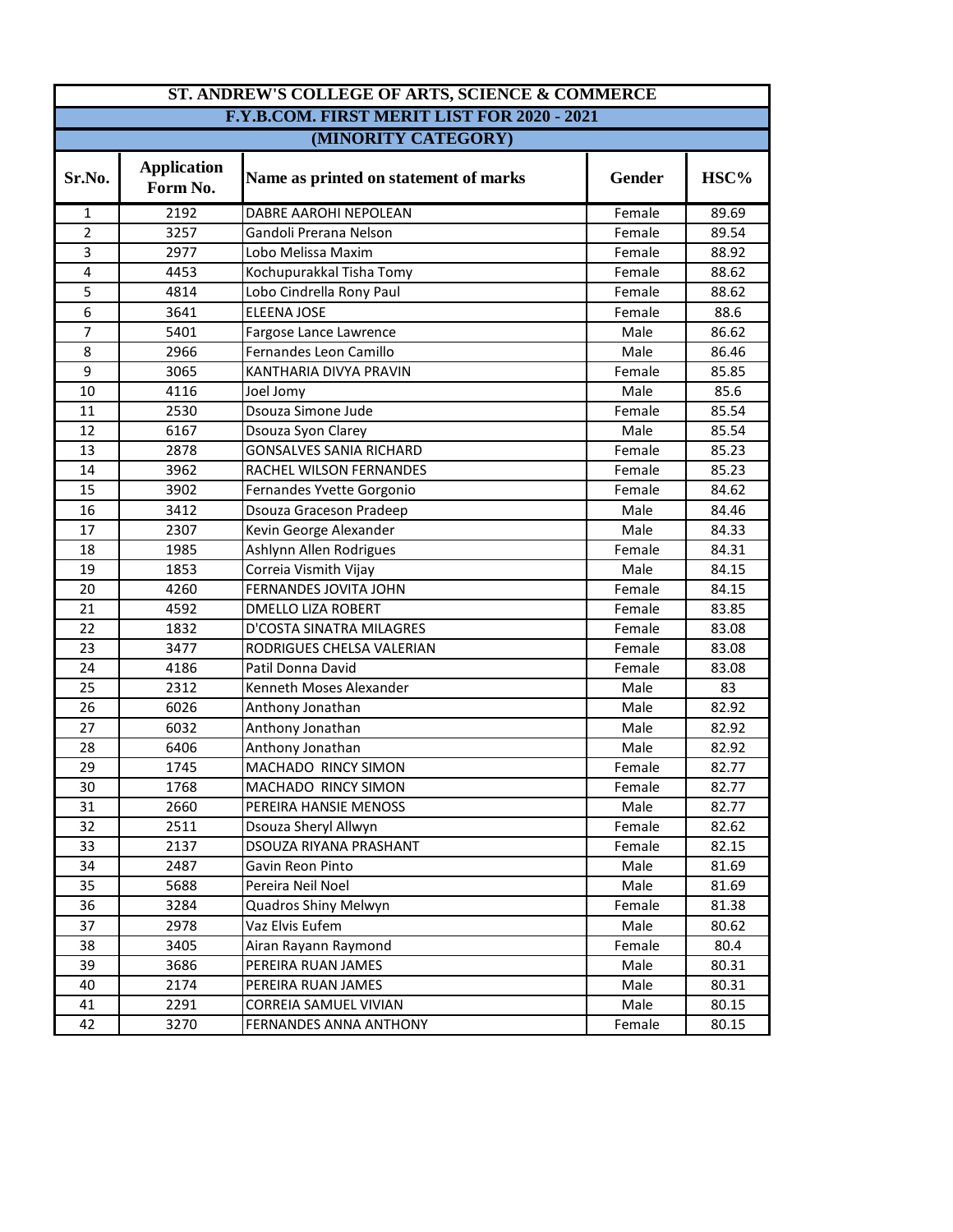| ST. ANDREW'S COLLEGE OF ARTS, SCIENCE & COMMERCE   |                                |                                       |               |       |  |
|----------------------------------------------------|--------------------------------|---------------------------------------|---------------|-------|--|
| <b>F.Y.B.COM. FIRST MERIT LIST FOR 2020 - 2021</b> |                                |                                       |               |       |  |
| (MINORITY CATEGORY)                                |                                |                                       |               |       |  |
| Sr.No.                                             | <b>Application</b><br>Form No. | Name as printed on statement of marks | <b>Gender</b> | HSC%  |  |
| 43                                                 | 2908                           | Rodrigues Alisha Valerian             | Female        | 80    |  |
| 44                                                 | 4096                           | ROHIT FERNANDES DYRREL                | Male          | 79.69 |  |
| 45                                                 | 1878                           | <b>TAURO FREYA RUDOLF</b>             | Female        | 79.54 |  |
| 46                                                 | 6401                           | SALDANHA MERVIN MELVIN                | Male          | 79.54 |  |
| 47                                                 | 5566                           | Clara Salethu Mary                    | Female        | 79.23 |  |
| 48                                                 | 6500                           | DENZIL LEONARD NETTO                  | Male          | 78.8  |  |
| 49                                                 | 2623                           | <b>THOMAS SIMON</b>                   | Male          | 78.77 |  |
| 50                                                 | 2335                           | FERNANDES JOSHUA JOHN                 | Male          | 78.62 |  |
| 51                                                 | 2385                           | Dsilva Riya Rudolf                    | Female        | 78.62 |  |
| 52                                                 | 4011                           | <b>CHATHANAT RENEE HUBERT</b>         | Female        | 78.62 |  |
| 53                                                 | 4099                           | FERNANDES RUENA MICHAEL               | Female        | 78.62 |  |
| 54                                                 | 4318                           | <b>CHATHANAT RENEE HUBERT</b>         | Female        | 78.62 |  |
| 55                                                 | 6407                           | Dsilva Riya Rudolf                    | Female        | 78.62 |  |
| 56                                                 | 2613                           | <b>ALSTAN SANJAO DABRE</b>            | Male          | 78.46 |  |
| 57                                                 | 2003                           | DHARMAI LYNN IGNATIUS                 | Female        | 78.31 |  |
| 58                                                 | 3394                           | Fonseca Schaun Ashley                 | Male          | 78.31 |  |
| 59                                                 | 3420                           | <b>DABRE NASH SANJAY</b>              | Male          | 78.31 |  |
| 60                                                 | 3466                           | DSOUZA ENRICA SOPHIA ANDREW           | Female        | 78    |  |
| 61                                                 | 2118                           | DSOUZA VARIAN RAYMOND                 | Male          | 77.85 |  |
| 62                                                 | 2560                           | LOPES ASCENSIA FRANCIS                | Female        | 77.85 |  |
| 63                                                 | 4305                           | Roche Evita Elroy                     | Female        | 77.69 |  |
| 64                                                 | 4977                           | PINTO AARCH SAMSON                    | Male          | 77.38 |  |
| 65                                                 | 2378                           | SOARES WILSON WILLIAM                 | Male          | 77.23 |  |
| 66                                                 | 3956                           | Noronha Sujay Stephen                 | Male          | 77.23 |  |
| 67                                                 | 2704                           | <b>FERNANDES CHRIS THOMAS</b>         | Male          | 77.08 |  |
| 68                                                 | 1962                           | Fernandes Joel Pascoal                | Male          | 76.92 |  |
| 69                                                 | 2348                           | SUTARI EVANISHKA STEPHEN              | Female        | 76.92 |  |
| 70                                                 | 2576                           | Robinson James Patel                  | Male          | 76.92 |  |
| 71                                                 | 5876                           | <b>COLE ANDREA ANTHONY</b>            | Female        | 76.92 |  |
| 72                                                 | 2442                           | REEBA ELSA ROY THOMAS                 | Female        | 76.46 |  |
| 73                                                 | 2553                           | CASTELINO DANIEL EDWIN                | Male          | 76.31 |  |
| 74                                                 | 4623                           | HAYDEN JEREMIAH LOBO                  | Male          | 76.31 |  |
| 75                                                 | 2880                           | <b>TUSCANO LINET ELIAS</b>            | Female        | 76.15 |  |
| 76                                                 | 2353                           | Satam Perpetual Suresh                | Female        | 76    |  |
| 77                                                 | 4362                           | LAIJY GEORGE                          | Female        | 76    |  |
| 78                                                 | 5148                           | DABRE SIMRAN MILTON                   | Female        | 76    |  |
| 79                                                 | 6567                           | TOPPO JESAN DILIP                     | Male          | 76    |  |
| 80                                                 | 4113                           | Fernandes Jayden Leon Flaviano        | Male          | 75.85 |  |
| 81                                                 | 5845                           | Dmello Serena Suresh                  | Female        | 75.85 |  |
| 82                                                 | 2193                           | Chettiar Dale Daniel                  | Male          | 75.69 |  |
| 83                                                 | 2330                           | Chettiar Dale Daniel                  | Male          | 75.69 |  |
| 84                                                 | 2337                           | <b>Chettiar Dale Daniel</b>           | Male          | 75.69 |  |
| 85                                                 | 4127                           | Agera Jessica Estella Eric            | Female        | 75.38 |  |
| 86                                                 | 6339                           | CHETTY NELSON DEVARAJ                 | Male          | 75.38 |  |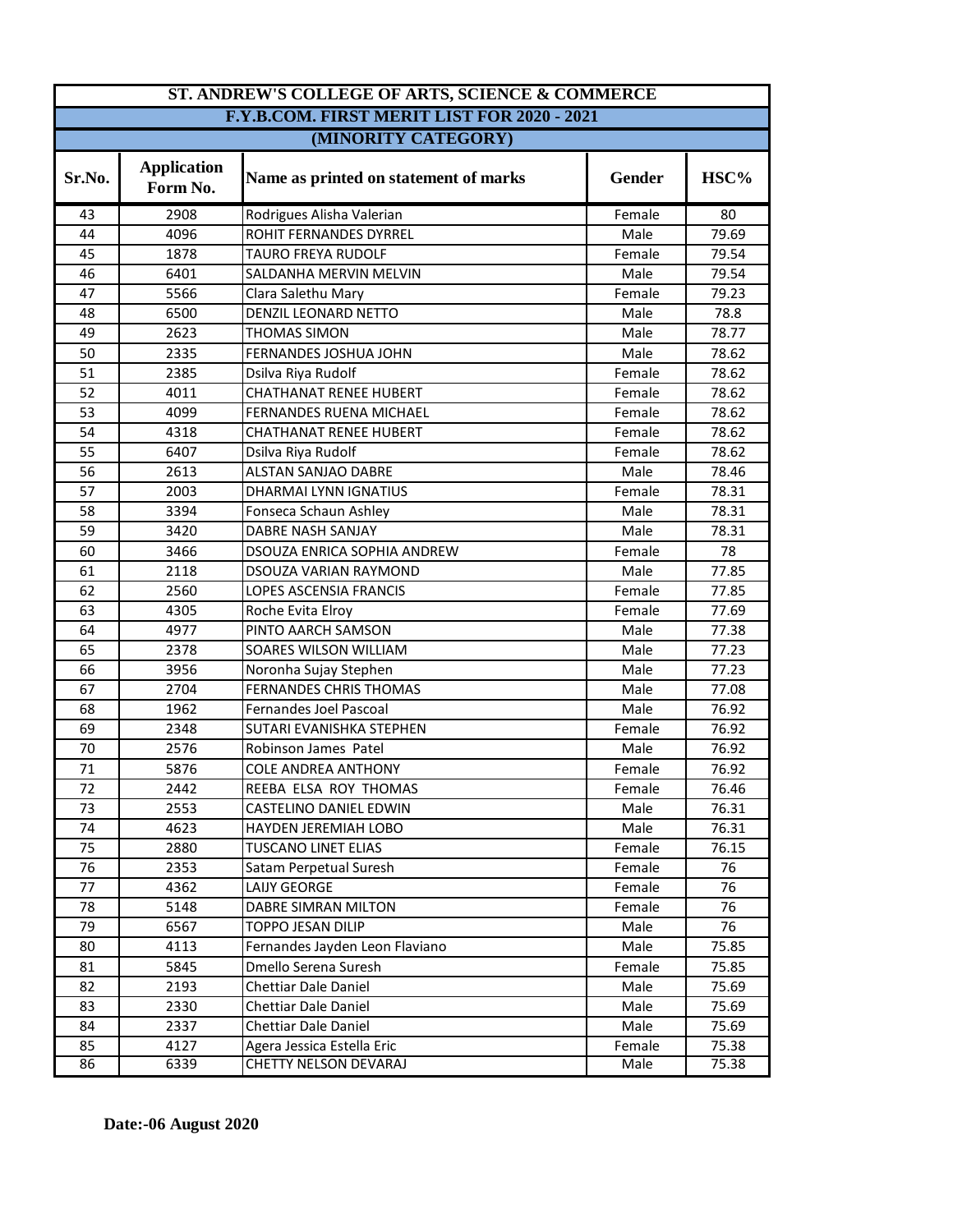| ST. ANDREW'S COLLEGE OF ARTS, SCIENCE & COMMERCE |                                |                                                |        |       |  |
|--------------------------------------------------|--------------------------------|------------------------------------------------|--------|-------|--|
| F.Y.B.COM. FIRST MERIT LIST FOR 2020 - 2021      |                                |                                                |        |       |  |
| (OPEN CATEGORY)                                  |                                |                                                |        |       |  |
| Sr.No.                                           | <b>Application</b><br>Form No. | Name as printed on statement of marks          | Gender | HSC%  |  |
| 1                                                | 3100                           | Khushi Mohnot                                  | Female | 94.6  |  |
| $\overline{2}$                                   | 6361                           | Vaibhav Sharma                                 | Male   | 94.6  |  |
| 3                                                | 3213                           | Yashovardhan D Shinde                          | Male   | 93.8  |  |
| $\overline{4}$                                   | 6549                           | <b>KANIKA</b>                                  | Female | 93.6  |  |
| 5                                                | 2753                           | Varun Goyal                                    | Male   | 92.4  |  |
| $\overline{6}$                                   | 5767                           | Devansh ShARMA                                 | Male   | 92.4  |  |
| 7                                                | 5811                           | <b>JEET KHAMRAI</b>                            | Male   | 92.2  |  |
| $\overline{8}$                                   | 5781                           | Avadh Prasad Pande                             | Male   | 90.6  |  |
| 9                                                | 2274                           | JOYCE DANWEL LOBO                              | Female | 90.31 |  |
| 10                                               | 3416                           | <b>ARPITA RAMDOSS</b>                          | Female | 90    |  |
| 11                                               | 5837                           | Shashank Thakur                                | Male   | 90    |  |
| 12                                               | 2807                           | Shetty Diksha Shantharam                       | Female | 89.69 |  |
| 13                                               | 4654                           | MOHAMMED AHMED MOHAMMED TAJ ABRAR AHAMED AZEEM | Male   | 89.69 |  |
| 14                                               | 4740                           | <b>RIYA KALRA</b>                              | Female | 89.6  |  |
| 15                                               | 2735                           | DSILVA PRAJWAL PRADEEP                         | Male   | 89.54 |  |
| 16                                               | 5155                           | PRAJAPATI MANSI DEEPAK                         | Female | 89.38 |  |
| 17                                               | 5052                           | <b>BADOLE SOHAM PRASHANT</b>                   | Male   | 89.23 |  |
| 18                                               | 6025                           | Janhavi Vibhandik                              | Female | 89.2  |  |
| 19                                               | 6036                           | Madhav Dubey                                   | Male   | 89.2  |  |
| 20                                               | 3230                           | PARTH GANDOTRA                                 | Male   | 89    |  |
| 21                                               | 6102                           | HARSH MANISH VORA                              | Male   | 89    |  |
| 22                                               | 6560                           | Siddhant Singh                                 | Male   | 88.6  |  |
| 23                                               | 1590                           | MASCARENHAS IVAN VINCENT                       | Female | 88.46 |  |
| 24                                               | 3003                           | <b>FERNANDES CRYSTAL BERRY</b>                 | Female | 88.46 |  |
| 25                                               | 3245                           | FERNANDES CRYSTAL BERRY                        | Female | 88.46 |  |
| 26                                               | 5633                           | FERNANDES ARTHUR JOSEPH KEVIN                  | Male   | 88.46 |  |
| 27                                               | 6209                           | Devagya                                        | Female | 88    |  |
| 28                                               | 1654                           | HARSHITA KHANDELWAL                            | Female | 87    |  |
| 29                                               | 4437                           | VERMA AKASH GANGARAM                           | Male   | 86.77 |  |
| $\overline{30}$                                  | 4940                           | RODRIGUES SHOBINA ELIAS                        | Female | 86.77 |  |
| $\overline{31}$                                  | 5357                           | <b>GUPTA NANDINI OMPRAKASH</b>                 | Female | 86.77 |  |
| 32                                               | 2486                           | <b>LOBO OREN OLWIN</b>                         | Male   | 86.46 |  |
| 33                                               | 2985                           | SHERIGAR SAKSHI GANESH                         | Female | 86.46 |  |
| 34                                               | 6450                           | ARORA SHIVANI MANJURANI                        | Female | 86.43 |  |
| 35                                               | 4173                           | VYAS VIHAAN NEERAJ                             | Male   | 86.4  |  |
| 36                                               | 5863                           | Pratyaksh Pathak                               | Male   | 86.2  |  |
| 37                                               | 3538                           | NAIK PREKSHA RAMESH                            | Female | 86.15 |  |
| 38                                               | 3169                           | SAWANT LAVANYA SHYAMSUNDAR                     | Female | 86    |  |
| 39                                               | 6462                           | ARORA SAHIL MANJURANI                          | Male   | 85.86 |  |
| 40                                               | 5398                           | Mannat Gaind                                   | Female | 85.8  |  |
| 41                                               | 4713                           | SAMIKSHA AGARWAL                               | Female | 85.67 |  |
| 42                                               | 6416                           | CHAITANYA                                      | Male   | 85.6  |  |
| 43                                               | 3715                           | POOJARY SWATHI CHANDRA SHEKAR VINODHA          | Female | 85.54 |  |
| 44                                               | 6519                           | Nishita Khurana                                | Female | 85.5  |  |
| 45                                               | 3448                           | Singh Satyam Manoj                             | Male   | 85.23 |  |
| 46                                               | 3625                           | <b>GUNJAN BAGRI</b>                            | Female | 85.2  |  |
| 47                                               | 5754                           | Sanskaar Kakkar                                | Male   | 85.2  |  |
| 48                                               | 4446                           | Meenakshi Krishna                              | Female | 85    |  |
| 49                                               | 5013                           | TAHA HUSAIN                                    | Male   | 85    |  |
| $\overline{50}$                                  | 1722                           | <b>MARK VICTORY FERNANDES</b>                  | Male   | 84.92 |  |
| 51                                               | 3472                           | SELVAN LEESA VETRI                             | Female | 84.62 |  |
| 52                                               | 3970                           | Sherigar Shamita Prasad                        | Female | 84.62 |  |
| $\overline{53}$                                  | 6059                           | Ashok Singh                                    | Male   | 84.6  |  |
| 54                                               | 2882                           | Anushka Sonkusare                              | Female | 84.4  |  |
| $\overline{55}$                                  | 5947                           | Aaditya Singh                                  | Male   | 84.2  |  |
| 56                                               | 4137                           | DAS ESHA UJJAL                                 | Female | 84.15 |  |
| 57                                               | 4859                           | Kate Yash Eknath                               | Male   | 83.85 |  |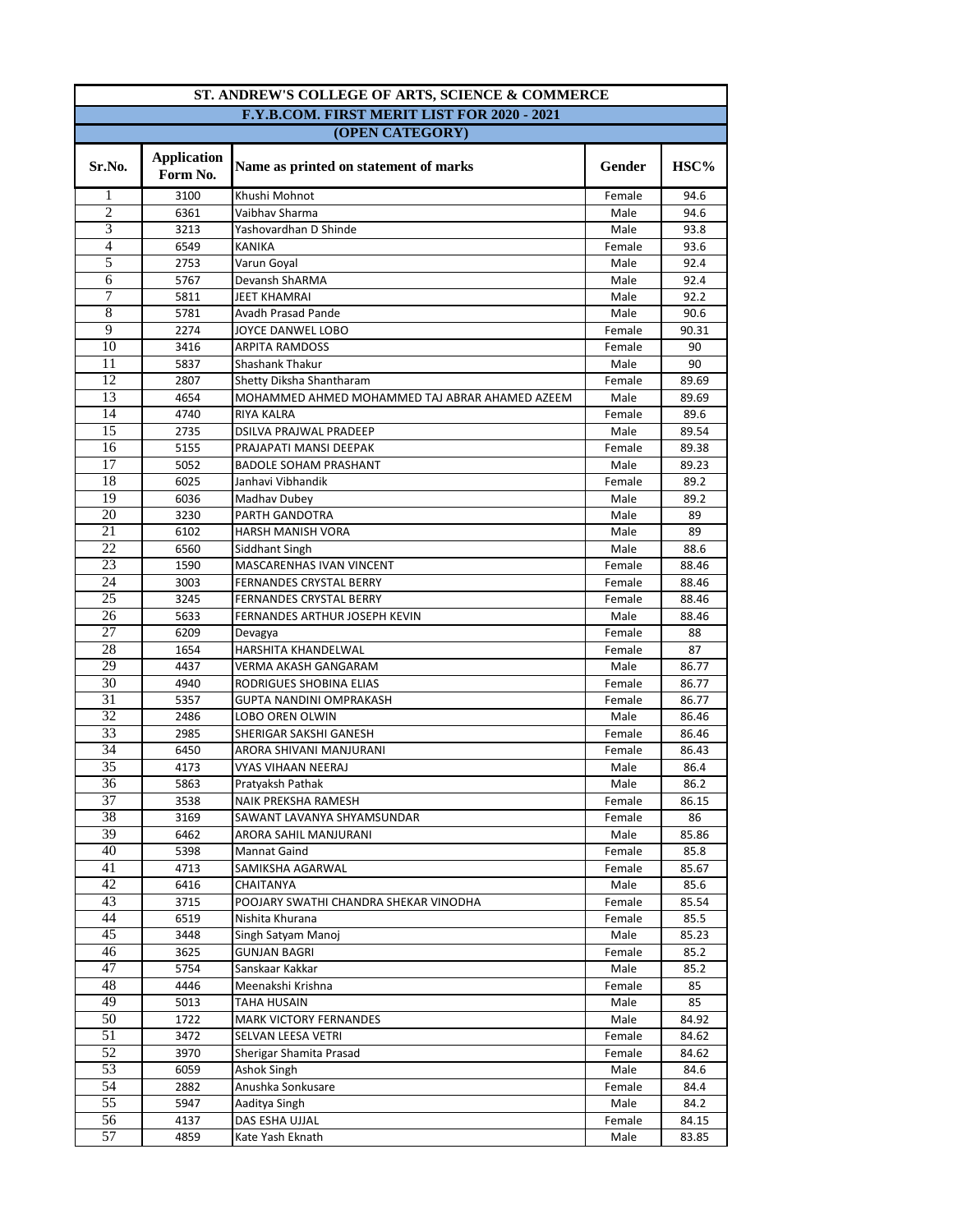| ST. ANDREW'S COLLEGE OF ARTS, SCIENCE & COMMERCE |                                |                                       |                |             |  |
|--------------------------------------------------|--------------------------------|---------------------------------------|----------------|-------------|--|
| F.Y.B.COM. FIRST MERIT LIST FOR 2020 - 2021      |                                |                                       |                |             |  |
| (OPEN CATEGORY)                                  |                                |                                       |                |             |  |
| Sr.No.                                           | <b>Application</b><br>Form No. | Name as printed on statement of marks | Gender         | $\rm HSC\%$ |  |
| 58                                               | 6352                           | Ishita Somani                         | Female         | 83.8        |  |
| 59                                               | 2509                           | <b>FERNANDES TERENCE TONY</b>         | Male           | 83.69       |  |
| 60                                               | 6075                           | Shukla Abhishek Sunil                 | Male           | 83.69       |  |
| 61                                               | 6467                           | SHIRKE APOORVA ANANT                  | Female         | 83.69       |  |
| 62                                               | 2625                           | Utsav Jain                            | Male           | 83.6        |  |
| 63                                               | 3388                           | Utsav Jain                            | Male           | 83.6        |  |
| 64                                               | 3659                           | Rangnekar Anjali Kailas               | Female         | 83.54       |  |
| $\overline{65}$                                  | 4207                           | Jipal                                 | Female         | 83.4        |  |
| 66                                               | 2782                           | Shaikh Affrin Nasimulgani Hafija      | Female         | 83.38       |  |
| 67                                               | 5448                           | MISHRA DAKSHESH                       | Male           | 83.2        |  |
| 68                                               | 3102                           | NAIK SIDDHI SHIRISH                   | Female         | 83.08       |  |
| 69                                               | 6204                           | Vaibhav Raj                           | Male           | 83          |  |
| $\overline{70}$                                  | 2190                           | Riya Shukla                           | Female         | 82.77       |  |
| 71                                               | 4480                           | MACHADO RINCY SIMON                   | Female         | 82.77       |  |
| 72                                               | 5104                           | Balraj Singh Mehta                    | Male           | 82.2        |  |
| 73                                               | 5535                           | Amay Verma                            | Male           | 82.2        |  |
| 74                                               | 6366                           | Rishi Jain                            | Male           | 82.2        |  |
| $\overline{75}$                                  | 3241                           | Vignesh Velappan                      | Male           | 82          |  |
| 76                                               | 4001                           | KHAN SANIYA ANSAR AHMED               | Female         | 82          |  |
| 77                                               | 4474                           | DOULATKOTI MOHD NOAMAN MOHD GOUS      | Male           | 82          |  |
| 78                                               | 5178                           | Shrivardhan Kori                      | Male           | 82          |  |
| 79                                               | 6221                           | SHREYASH KUMAR                        | Male           | 82          |  |
| 80                                               | 1920                           | DSOUZA DEANNE ALTHEA JAMES            | Female         | 81.85       |  |
| 81                                               | 2973                           | PATEL SADIYA ALTAF                    | Female         | 81.85       |  |
| 82                                               | 3086                           | Sequeira Lincya Manuel                | Female         | 81.85       |  |
| 83                                               | 3357                           | MULEVA PAYAL SHANKARLAL               | Female         | 81.69       |  |
| 84                                               | 2432                           | SHIVAJI SINGH                         | Male           | 81.6        |  |
| 85                                               | 3430                           | Yashasvi Chawla                       | Male           | 81.6        |  |
| 86                                               | 5258                           | Aryan Harshal Bagwe                   | Male           | 81.6        |  |
| 87                                               | 6453                           | Abhishek Ranjan                       | Male           | 81.6        |  |
| 88                                               | 3616                           | Sawant Khushi Mahesh                  | Female         | 81.54       |  |
| 89                                               | 3759                           | KONAR ESAKKIAMMAL ESAKKI VELU         | Female         | 81.54       |  |
| 90                                               | 4576                           | TAMTA DIVESH SANTOSH                  | Male           | 81.54       |  |
| 91                                               | 1746                           | SAMIKSHA                              | Female         | 81.4        |  |
| 92                                               | 2156                           | SAMIKSHA                              | Female         | 81.4        |  |
| 93                                               | 3110                           | SAMIKSHA                              | Female         | 81.4        |  |
| 94                                               | 3671                           | SIDDARTH CHHAJED                      | Male           | 81.4        |  |
| 95                                               | 6238                           | AKSHAT JAISWAL                        | Male           | 81.4        |  |
| 96                                               | 6627                           | AASHRAY AHUJA                         | Male           | 81.4        |  |
| 97                                               | 6062                           | SATYANARAYAN NATARAJAN CHETTIAR       | Male           | 81.23       |  |
| 98                                               | 6534                           | Sudesh Murukesan                      | Male           | 81.23       |  |
| 99                                               | 3273                           | Kanchan Malviya                       |                | 81.2        |  |
| 100                                              | 4484                           | Md Sahzad                             | Female<br>Male | 81.2        |  |
| 101                                              | 6516                           | Nimesh Jobanputra                     | Male           | 81.2        |  |
| 102                                              |                                |                                       |                |             |  |
| 103                                              | 5989                           | PANIGRAHI KARISHMA SARAT              | Female         | 81.08       |  |
|                                                  | 5041                           | YADAV SAPNA RAMSINGH                  | Female         | 80.77       |  |
| 104                                              | 1770                           | Dhuvad Aayushi Pinakin                | Female         | 80.62       |  |
| 105                                              | 3473                           | SHAIKH AARSHIYA MOHD KASIM            | Female         | 80.62       |  |
| 106                                              | 4573                           | <b>DSOUZA REBECCA JUDE</b>            | Female         | 80.62       |  |
| 107                                              | 6229                           | Aaradhya Mishra                       | Male           | 80.6        |  |
| 108                                              | 3608                           | Alkesh Damodhar                       | Male           | 80.42       |  |
| 109                                              | 6218                           | AAYUSHI PATRO                         | Female         | 80.4        |  |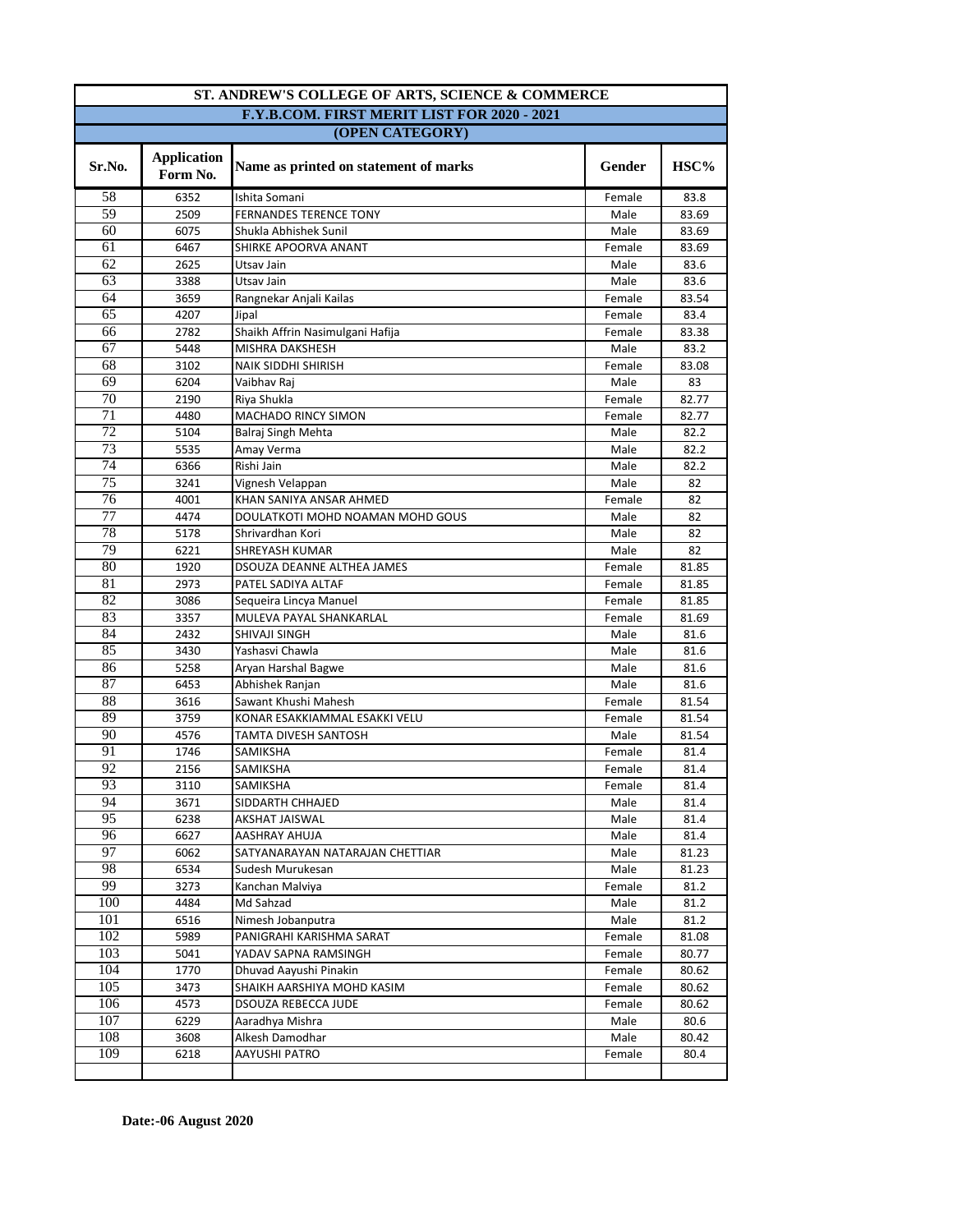| ST. ANDREW'S COLLEGE OF ARTS, SCIENCE & COMMERCE    |                                             |                                       |               |       |                                  |  |
|-----------------------------------------------------|---------------------------------------------|---------------------------------------|---------------|-------|----------------------------------|--|
|                                                     | F.Y.B.COM. FIRST MERIT LIST FOR 2020 - 2021 |                                       |               |       |                                  |  |
| (RESERVE CATEGORY-Defence / Sports / Ex-Serviceman) |                                             |                                       |               |       |                                  |  |
| Sr.No.                                              | <b>Application</b><br>Form No.              | Name as printed on statement of marks | <b>Gender</b> | HSC%  | <b>CATEGORY</b>                  |  |
|                                                     | 2606                                        | <b>ALKA MARIA BENNY</b>               | Female        | 87.2  | Defence / Sports / Ex-Serviceman |  |
| 2                                                   | 3744                                        | LUTHRIA ESHA HARISH                   | Female        | 85.23 | Defence / Sports / Ex-Serviceman |  |
| 3                                                   | 3643                                        | <b>I</b> STUTI MANSINGHKA             | Female        | 85    | Defence / Sports / Ex-Serviceman |  |
| 4                                                   | 1604                                        | D'COSTA JANESIA                       | Female        | 83.33 | Defence / Sports / Ex-Serviceman |  |
| 5                                                   | 4419                                        | Nandita Suhag                         | Female        | 81.6  | Defence / Sports / Ex-Serviceman |  |
| 6                                                   | 3098                                        | <b>KADAM AMEY UDAY</b>                | Male          | 79.23 | Defence / Sports / Ex-Serviceman |  |
|                                                     | 4340                                        | Arvan Anand                           | Male          | 77    | Defence / Sports / Ex-Serviceman |  |

**Date:-07 August 2020**